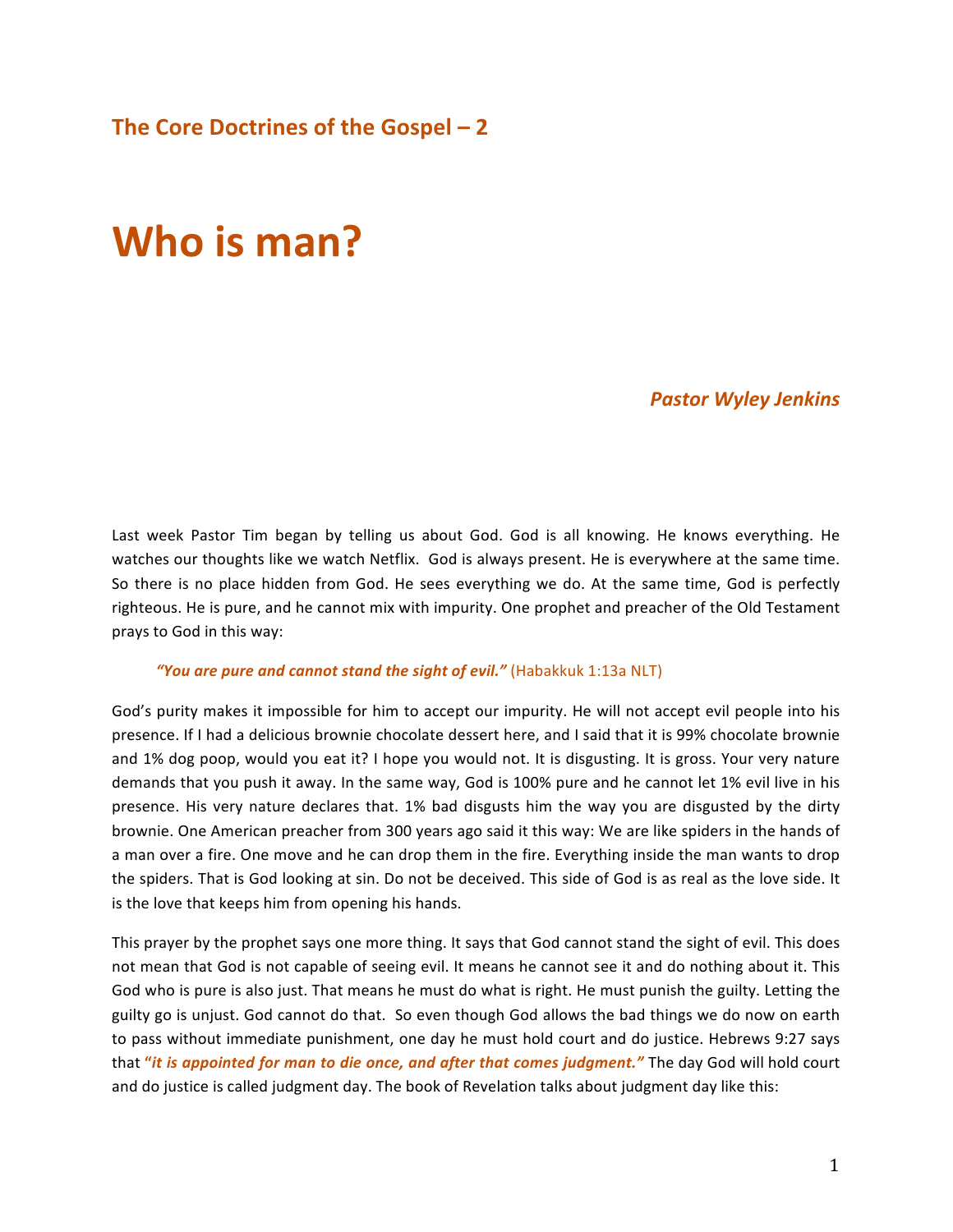<sup>"11</sup> Then I saw a great white throne and him who was seated on it. From his presence earth and *sky* fled away, and no place was found for them. <sup>12</sup> And I saw the dead, great and small, standing before the throne, and books were opened. Then another book was opened, which is the book of life. And the dead were judged by what was written in the books, according to what *they had done."* (Revelation 20:11-12)

Could you imagine it? Everything we have ever done will be punished. The Apostle Paul speaks of that judgment day in this way:

## *" 16 On that day when, according to my gospel, God judges the secrets of men by Christ Jesus."* (Romans 2:16)

Judgment day is a fundamental part of the gospel. It is repeated again and again. Without judgment day so many things fall apart. All rapists, murders, thieves, liars and abusers of children will pay. They will be held accountable. There is no escaping judgment. Do you have secrets? There will be a day when God judges the secrets of men. This is a challenging thing to think about, but it makes sense of why Jesus had to die for us. The gospel without sin and judgment is not the gospel. God has a purpose for this. Often, the most precious jewels are displayed on a plain black cloth. Not because the fabric is beautiful, but it helps to highlight and focus all of the attention on the gem. In the same way, the jewel of the Gospel is the most beautiful on the backdrop of the darkness of man and his need for a savior.

Last week, we asked the question "Who is God?" This week we ask the question "Who is man?" Let us soften our hearts and open our ears to the word of God on this subject. Our main thought today is that man is going to be judged. So every person will stand before the throne of God, but what exactly will we be judged for? I want to give you five things we should know that we will be judged for, if you do not believe in Jesus:

## **1. Every person will be judged because we suppress the truth of God.**

"For the wrath of God is revealed from heaven against all ungodliness and unrighteousness of *men, who by their unrighteousness suppress the truth.* <sup>19</sup> For what can be known about God is *plain* to them because God has shown it to them.<sup>20</sup> For his invisible attributes, namely, his eternal power and divine nature have been clearly perceived, ever since the creation of the *world, in the things that have been made. So they are without excuse."* (Romans 1:18)

According to the Apostle Paul, men are in denial. They see God's divine power. They see that it took a timeless intelligent being to produce the universe we live in. They can see it, but they close their eyes. They can hear it, but they cover their ears. They know it, but they suppress the knowledge they have. This looks different depending on the time and context. For the ancients, they worshiped statues of animals, fish and men. They worshiped gods that raped women and lied to people. They knew that these immoral/humanlike figures could not possibly represent the eternal, immortal God correctly. But they worshiped them anyway.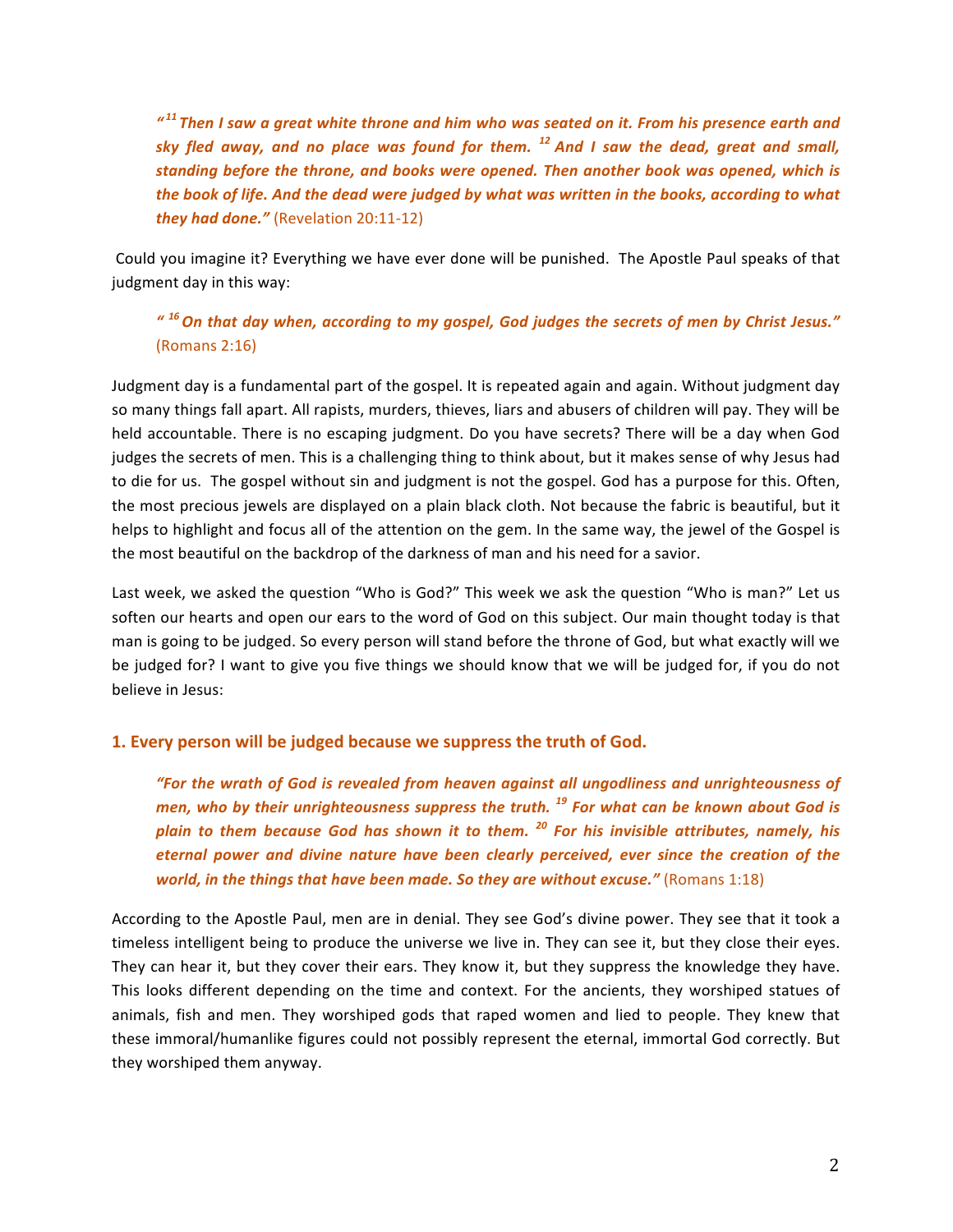In our time it looks like many things, but one of the most blatant and scary examples is modern natural science. Scientists who study the universe are almost positive that the universe came into existence out of nothing. The vast majority says that at one moment, time, space and matter began to exist out of nothing. So nothing somehow became something. They teach it as scientific fact. Yet when a Christian says that the Bible says God created the universe out of nothing, they reply that they do not believe in that. Scientists see the incredible complexity and engineering inside the biological cell along with DNA information inside the cell, but assume that all this must be accidental. Humans have no problem recognizing information from accidents. When we see Mt. Rushmore, and we see a natural mountainside, we can tell the difference between what intelligence can cause and what a natural process can cause. It is so mathematically improbable and so difficult for scientists to imagine that the first self-replicating life form came out of nothing that some scientists are beginning to say that aliens put life on earth.

Whether it is politics or science or law or family or society, men see God everywhere, and they try to cover it up. Richard Lewontin, one leading evolutionary biologist at Harvard, wrote about the blindness of materialistic scientists this way:

"Our willingness to accept scientific claims that are against common sense is the key to an understanding of the real struggle between science and the supernatural. We take the side of science in spite of the obvious absurdity of some of its theories, in spite of its failure to fulfill many *of* its extravagant promises of health and life, in spite of the tolerance of the scientific community *for unproven explanations of how things came to be, because we have a prior commitment, a commitment to a belief that there is nothing outside of the material universe... For we cannot allow a divine foot in the door."*

This is one of many ways we close our eyes to God.

### **2. Every person will be judged because we ignore God.**

One famous Pastor says it this way:

*"What is sin?* It is the glory of God not honored. The holiness of God not reverenced. The greatness of God not admired. The power of God not praised. The truth of God not sought. The wisdom of God not esteemed. The beauty of God not treasured. The goodness of God not savored. The *faithfulness of God not trusted. The commandments of God not obeyed. The justice of God not* respected. The wrath of God not feared. The grace of God not cherished. The presence of God not prized. The person of God not loved. That is sin."

What we struggle to understand is that we were created for God. We are supposed to worship him. We are supposed to glorify him. That means that we see and stand in awe of his amazing person. Every time we ignore him, it is another way we put ourselves at the center of the universe. We dethrone God. Or we exchange him. We chase after 100 different things, and when it comes to him, we are not excited.

On judgment day we will be held accountable for all this.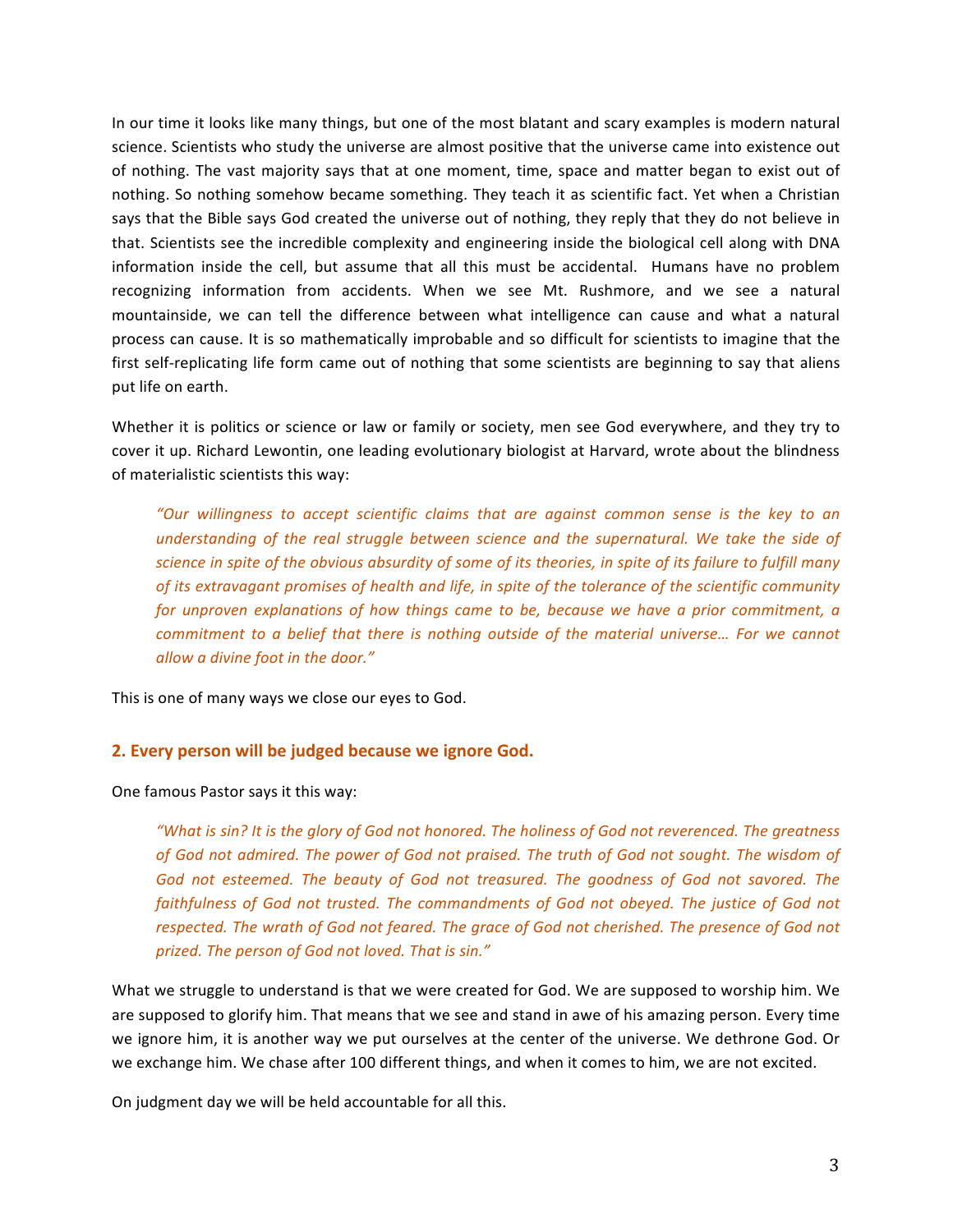## **3.** Every person will be judged because of every thought, word and action that did not please God.

Could you imagine if I took your thoughts, attitudes and actions for a week and put them on the screen for all the people here to watch? Would you fear that? Would you be careful if you knew it would go on Facebook? Every emotion, every attitude, and every word you say. Now, imagine God. He is there, always watching and never forgetting, always seeing our thoughts and recording them like a movie. On that day there will be no one who can lie about themselves. God is witness, the jury, the judge and the executioner in the same person. God says every thought, attitude and action will be charged against us.

### **4. Every person will be judged because of the sins we cause others to commit.**

If you study the science of earthen dams, you learn that one consideration is animal burrows. That is that the holes made by one single animal can weaken a dam to the point that it breaks under pressure. This has actually happened on several occasions in the USA. Can you imagine?

We think our sin is ours alone. We think we are islands. We dig into sin and think it is private. It is only affecting me. It is all good until the dam breaks. All of our selfishness spills out and hurts those around us. Not only does it hurt other people, but it pushes them to sin. It tempts them to sin. Sins against people is actually teaching them to do the same. Did you know that children who are abused are the most likely to abuse? This is a fact. Whether great or small, our sins affect others. So imagine that I get mad at my wife and I say very hurtful words to her. Then she goes and says something angry, because she is angry with my oldest child, Matthew. Then he gets mad and says them to my middle son, Nathan. Then Nathan gets mad and says a mean thing to Ellie. She gets mad and kicks the dog, and the dog gets mad and bites the neighbor. In a sense, I caused all that. You see, the Bible says on judgment day we will be guilty not only of our sins, but we will be guilty of all the people we cause to sin. What does Jesus say about this? Are we really going to be judged for causing others to sin?

## *"Whoever receives one such child in my name receives me, <sup>6</sup> but whoever causes one of these little* ones who believe in me to sin, it would be better for him to have a great millstone fastened around his neck and to be drowned in the depth of the sea." (Matthew 18:5-6)

You all know what a family tree is. Imagine that it was a sin tree. Imagine that we could see how our sins affect others. We could see how every branch connects to the next and the next. So if you are here, and you think you have sinned, imagine actually how many times your selfishness or anger caused other people pain and led them to sin. Just think of how we all repeat the sins of our parents. We act like what we saw. I do not know about you, but when I see my children and they do something bad like me, I feel guilty, and that is right because I taught them, so we are both guilty.

### **5.** Every person will be judged and punished according to the person we sinned against.

What happens if I walk up and slap a MMA/bodybuilder? I will probably get beat up. What happens if I walk up to a group of policemen and slap one of them on the face? I will get beat up and arrested, and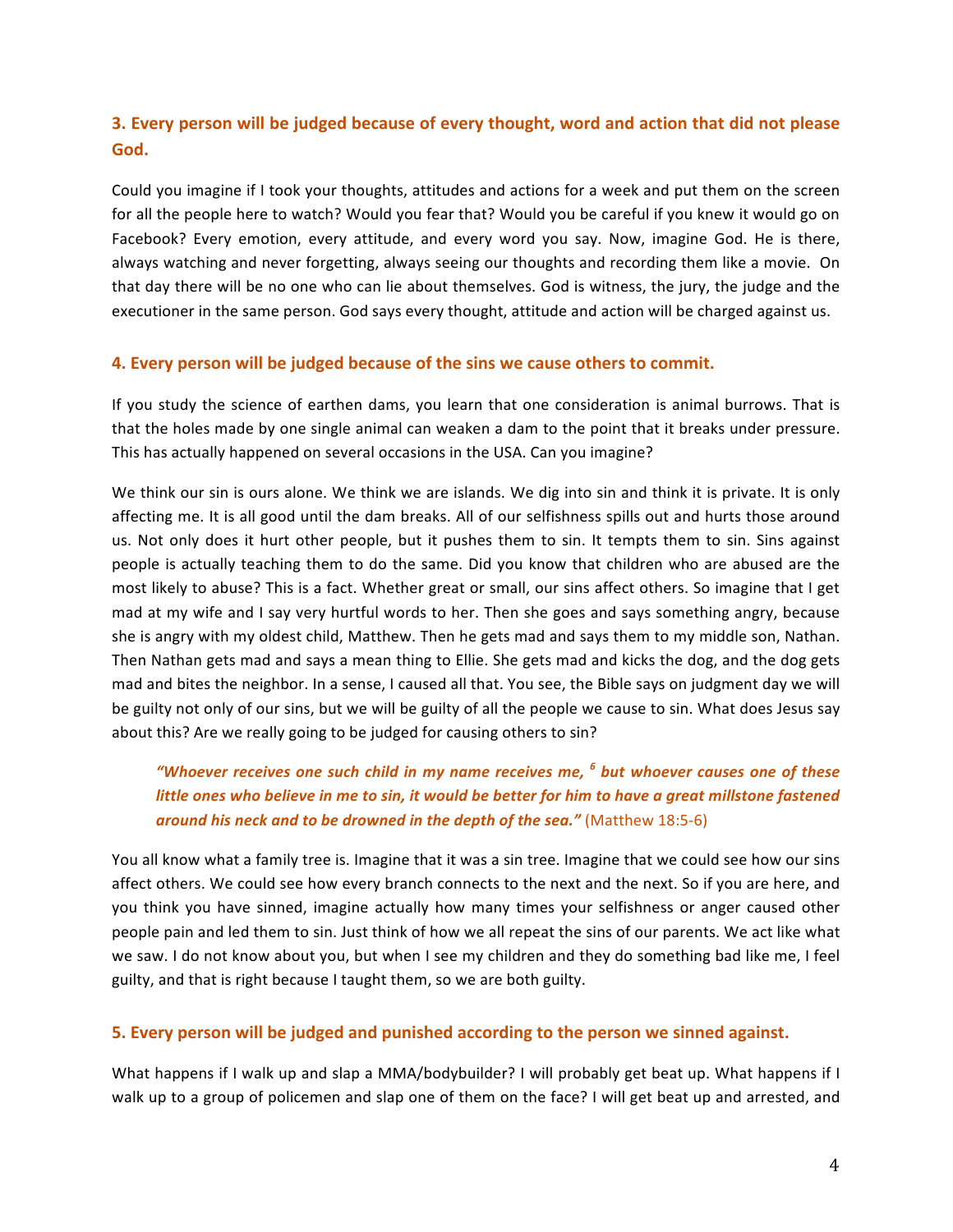then I will go to prison for a while. What if I slap one of the Arab Kings? I might get my head chopped off. What if I slap the all-powerful, all-knowing, all-Holy God in the face with my sins? What if my life is a slap like a constant rebellion? What if I am a fake? You see, we know that the greater the person we sin against, the greater the punishment. God is infinitely great, that is why the punishment must be so severe. Hell is real because it is the only punishment that matches the offense. All men will stand before that throne. They will not have an excuse. They will see whom they have slapped. They will hear their own words. They will see their own actions. It will be like two trains crashing. One train is our sin passing before us, and the other is God's righteousness and holiness. There must be a crash. Who is man? Man is God's creation that has rebelled against him in every way, and must be punished on judgment day. That is the bad news.

It reminds me of a story. In Ezekiel 37, the prophet Ezekiel has a vision. He has that God took him and put him in a valley of dry bones. They were dry and dead, and the Lord said to him, "Ezekiel, can these **bones live?"** Ezekiel does not know, and it looks hopeless. Then God says to him to speak God's word to the bones. As Ezekiel does it the bones come back to life. What looked hopeless and impossible for Ezekiel is possible with God.

If you are here, there is hope. There is good news. Hear God's word. Come out from your life of sin and death. Jesus was sent by God. Jesus is God come down to die for our sins. He lived a sinless life and died as the perfect sacrifice of God. So he substitutes for us and pays the penalty we deserve. He voluntarily chooses to lay down his life so we can be saved from the judgment of God. He rose from the dead proving to all to be who he said he was.

I want to spend a whole week talking about Jesus as the solution to our judgment. Let this sermon today be clear to you. Do not walk out of the church today thinking that you can do enough good to pay God back. Believe in Jesus and you will be saved from the Day of Judgment. You cannot be good enough to make it in God's presence. The standard is 100% pure or not. You need a savior who can make you pure, not a payment plan. What I want you to understand is that what God did by sending Jesus was the greatest thing that could have happened to humans. We do not deserve what God has done for us. It is his love. Come back next week as I talk in detail about what God did to save us.

In just a little while we will be celebrating the fact that God saved us by taking the Lord's supper. This is for Christians. It is a sign that because we believe in Jesus that by his body and his blood we will stand before God righteous. We are forgiven and made holy. We are saints because of Jesus. This is the gospel, and there is no more beautiful way to end.

## **Discussion questions:**

**1.** Habakkuk 1:13 talks about the purity of God. How does the purity and righteousness of God affect his ability to relate to mankind?